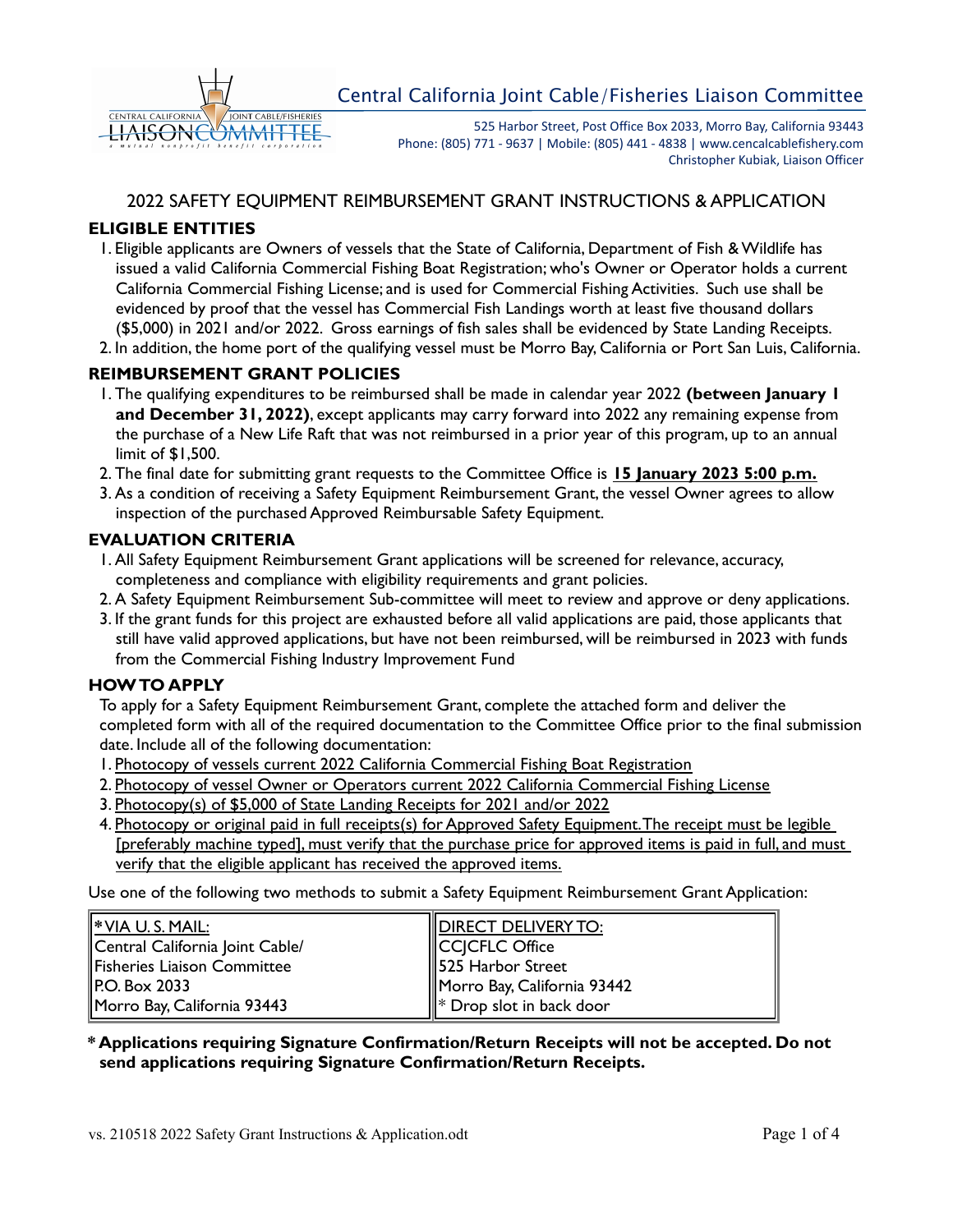### **APPLICATION ASSISTANCE**

Additional information to support the application process can be accessed on the CCJCFLC website: [www.cencalcablefishery.com](http://www.cencalcablefishery.com/)

For more information or questions about this RFP, please contact: Christopher Kubiak, CCJCFLC Liaison Officer By Phone; (805) 771 - 9637  $*$  By Mobile Phone; (805) 441 - 4838  $*$  By Email; [fiberfish@sbcglobal.net](mailto:fiberfish@sbcglobal.net)

# **APPROVED REIMBURSABLE SAFETY EQUIPMENT PURCHASES**

THE FOLLOWING PURCHASED ITEM IS APPROVED FOR REIMBURSEMENT UP TO AN ANNUAL LIMIT OF ONETHOUSAND FIVE HUNDRED DOLLARS (\$1,500).

- 1. (One) New Life Raft  $***$ 
	- a. In order to receive reimbursement for the New Life Raft purchase, applicants must include a photocopy or original paid in full receipt of purchase from an authorized dealer. The amount of reimbursement is limited to the cost of the New Life Raft as shown on the receipt up to an annual limit of \$1,500. Applicants may carry forward into 2023 any remaining expense from the purchase of a New Life Raft that was not reimbursed in a prior year of this program [if 2023 program is approved].

### THE FOLLOWING PURCHASED ITEM IS APPROVED FOR REIMBURSEMENT UP TO AN ANNUAL LIMIT OF ONE THOUSAND FIVE HUNDRED DOLLARS (\$1,500)

- (One) Annual Life Raft Re-pack/Hydrostatic Release \*\*
	- a. In order to receive reimbursement for the re-pack, applicants must include a photocopy or original paid in full receipt for re-packing. The amount of reimbursement is limited to the cost of re-packing including one hydrostatic release and the cost of shipping to and from an authorized service agent, as shown on the receipt.

### THE FOLLOWING PURCHASED ITEMS IN AGGREGATE ARE APPROVED FOR REIMBURSEMENT UP TO AN ANNUAL LIMIT OF ONE THOUSAND FIVE HUNDRED DOLLARS (\$1,500).

- a. In order to receive reimbursement for the listed items, applicants must include a photocopy or original paid in full receipt(s) of purchase. The receipt must be legible [preferably machine typed] must verify that the purchase price for approved items is paid in full and must verify that the eligible applicant has received the approved items.
- 
- 1. (One) New EPIRB \* 13. (One) Man Overboard Alarm
- 2. (One) EPIRB Battery Replacement/Maintenance 14. (One) New RADAR/Multifunction Display
- 3. (One) EPIRB Hydrostatic Release 15. (One) RADAR Repair
- 4. (One) VHF Marine Radio 16. (One) Automatic Identification System (AIS)
- 5. (One) VHF Marine Radio Antennae 17. (One) Onboard Drill Conductor Training Course
- 6 (One) Satellite Communication Phone 18. (One) GPS/Multifunction Display
- 7. (One) FCC Vessel Radio License 19. Fire Suppression Equipment \*\*
- 8. (One) Bilge Pump 20. Flares, Smoke & Signal Devices  $**$
- 9. (One) Bilge Alarm 21. Survival Suits & Associated Appurtenances \*\*
- 10. (One) Watch Alarm 22. Life Rings & Associated Appurtenances  $**$
- 11. (One) Smoke Alarm 23. Navigation Lights \*\*
- 
- 12. (One) Carbon Monoxide Alarm 24. Personal Floatation Devices & Assoc Appurtenances
- \* *Serial number documentation required*
- \*\* *Per U.S. Coast Guard Requirement for Vessel*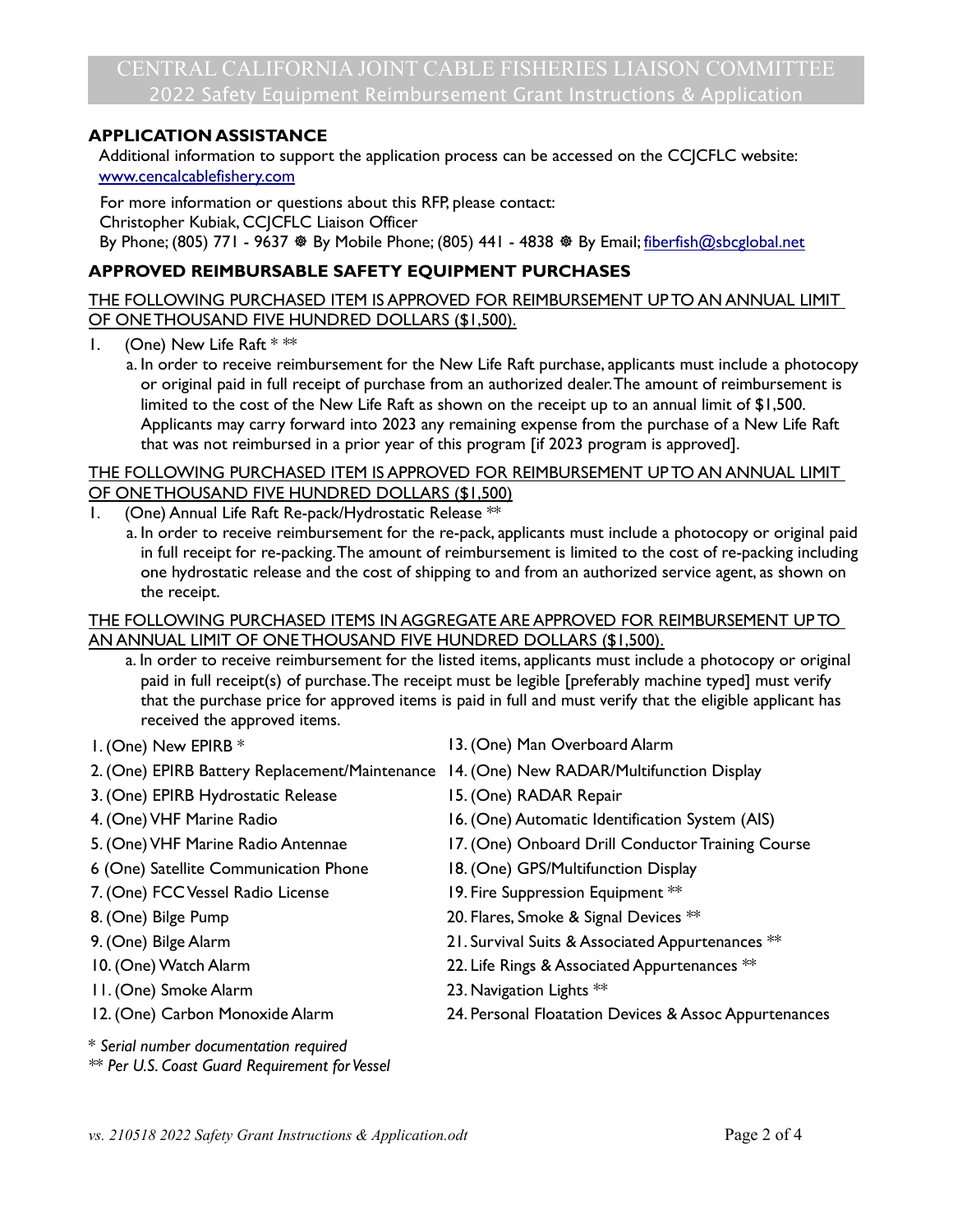**To apply for a Safety Equipment Reimbursement Grant, applicants must complete this Grant Application. The completed application and any required documentation must be delivered to the Committee Office prior to the submission deadline, Sunday, January 15, 2023, 5:00 p.m. Fields marked with an asterisk (\*) are required.**

# **A. APPLICANT INFORMATION**

| I. Vessel Owner/Grant Recipient * |  |
|-----------------------------------|--|
| 2. Address Street/P. O. Box *     |  |
| 3. City * State * Zip *           |  |
| 4. Phone * Email *                |  |
| 5. Vessel Name *                  |  |
| 6. Vessel Home Port *             |  |
| 7. Vessel Length *                |  |

# **B. APPROVED REIMBURSABLE SAFETY EQUIPMENT PURCHASES**

*Please the description of your purchase(s) and complete the required fields*

1. Up to \$1,500 annual reimbursement. Applicants must include a photocopy or original paid in full receipt of purchase from an authorized dealer. The amount of reimbursement is limited to the cost of the New Life Raft as shown on the receipt. Applicants may carry forward into 2023 any remaining expense from the purchase of a New Life Raft that was not reimbursed in a prior year of this program.

| Item                                     | Receipt Amount * | Purchase Date * |
|------------------------------------------|------------------|-----------------|
| $ \Box$ One New Life Raft $^{*}$ $^{**}$ |                  |                 |

2. Up to \$1,500 reimbursement. Applicants must include a photocopy or original paid in full receipt for repacking. The amount of reimbursement is limited to the cost of re-packing including one hydrostatic release and the cost of shipping to and from an authorized service agent, as shown on the receipt.

| Item                                                            | Receipt Amount * | Purchase Date * |
|-----------------------------------------------------------------|------------------|-----------------|
| $\Box$ One Annual Life Raft Re-pack/Hydrostatic Release $^{**}$ |                  |                 |

3. Up to \$1,500 Reimbursement For The Following Item(s) in Aggregate:

| <b>Item</b><br>⋈                               |             | Receipt Amount *                 | Purchase Date * |
|------------------------------------------------|-------------|----------------------------------|-----------------|
| $\Box$ I. One New EPIRB $*$                    |             |                                  |                 |
| □ 2. One EPIRB Battery Replacement/Maintenance |             |                                  |                 |
| <b>OFFICE USE ONLY</b>                         | New Raft \$ | Raft Re-pack \$                  |                 |
|                                                | Safety      |                                  |                 |
|                                                |             | TOTAL 2022 Safety Grant Award \$ |                 |